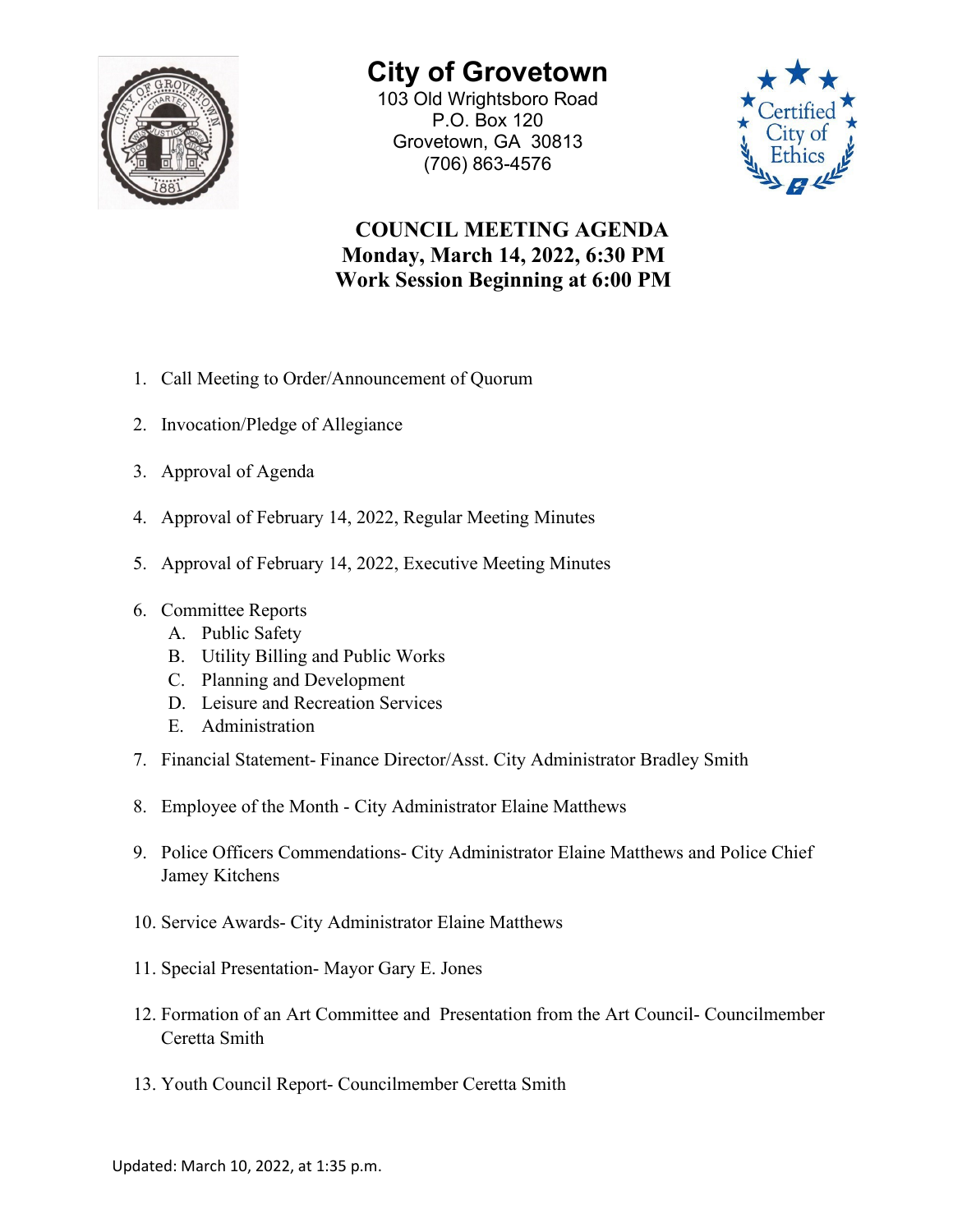- 14. Announcement of Planning Commission Vacancy- Planning and Community Development Director Ronnie Kurtz
- 15. Proclamation for Women's History Month- Mayor Gary E. Jones
- 16. Proclamation Declaring March as National Nutrition Month and Wednesday, March 9, 2022, as Registered Dietitian Nutritionist Day - Mayor Gary E. Jones
- 17. Announcement of HB 1447 City of Grovetown; Redevelopment Powers Law; provide for a referendum passed by Georgia House  $&$  Senate and is awaiting the Governor's signature - City Administrator Elaine Matthews
- 18. Public Announcements- Mayor and Council
- 19. Citizens Comments
- 20. General Business: Old (None)
- 21. General Business: New
	- A. Recommend Adoption of Resolution 2022-03-01, Resolution to Establish Regulatory Fee for Peddling, Soliciting, Canvassing, and Door to Door Sales-Planning and Community Development Director Ronnie Kurtz
	- B. Recommend Adoption of Resolution 2022-03-02, GEFA Loan CWSRF 15015, Modification Number 5- Finance Director/Asst. City Administrator Bradley Smith
	- C. Recommend Adoption of Resolution 2022-03-03 Opposing HB 1093 and SB 494 and Opposing Limitations on a City's Authority to Make Housing, Land Use and Zoning Decisions Within a Local Government's Geographical Boundaries-Finance Director/Asst. City Administrator Bradley Smith
	- D. Recommend Adoption of Resolution 2022-03-04, Resolution to Increase Solid Waste Collection Dumpster and Commercial Rates- Finance Director/Asst. City Administrator Bradley Smith
	- E. Recommend Adoption of Resolution 2022-03-05, Resolution to Declare items as Surplus Property- Finance Director/Asst. City Administrator Bradley Smith
	- F. Recommend Approval to Purchase a Ring-O-Matic Vacuum Excavator for the City of Grovetown Water & Sewer Department from Environmental Products Group at a cost of \$67,221- Finance Director/Asst. City Administrator Bradley Smith